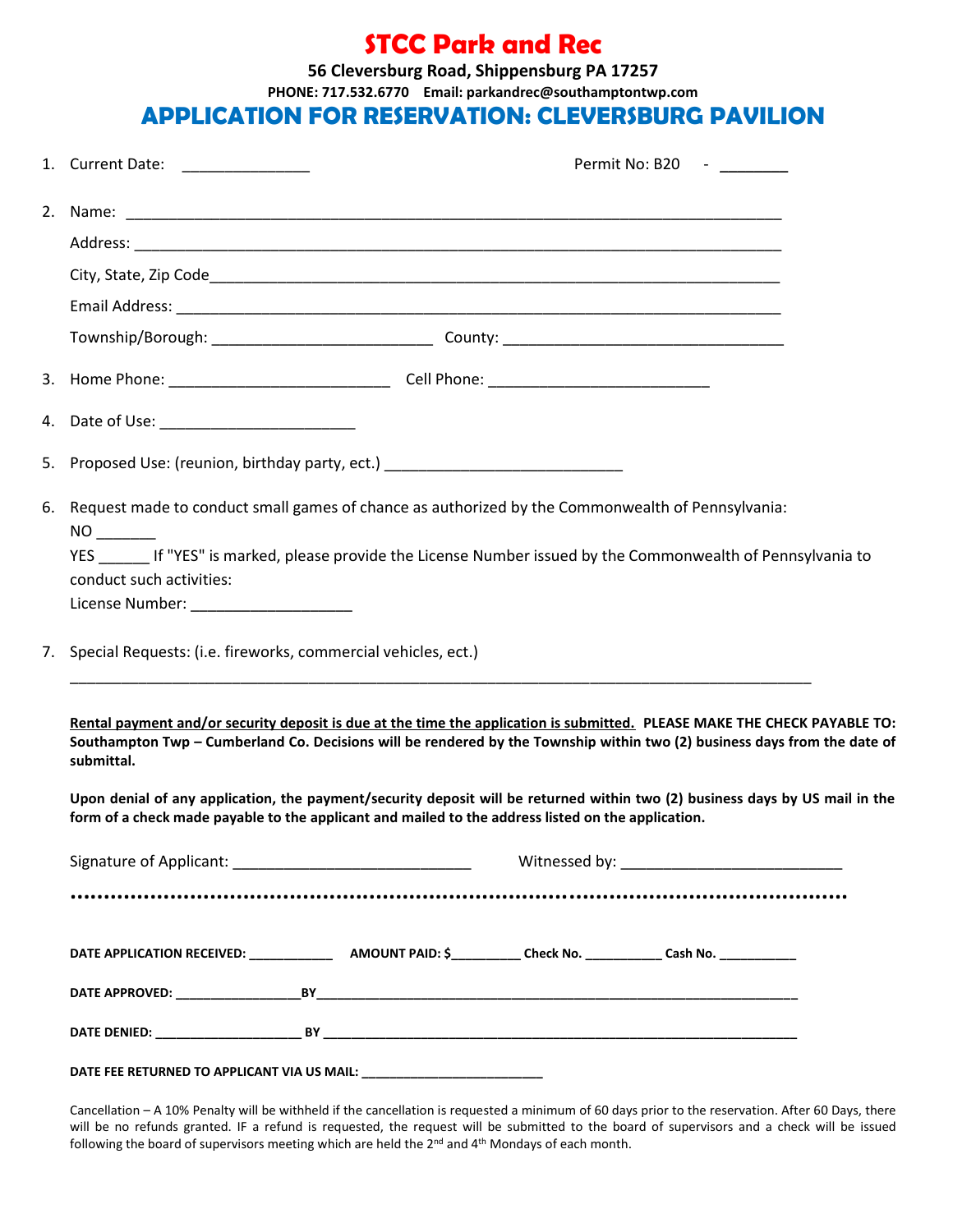## **STCC Park and Rec**

#### **56 Cleversburg Road, Shippensburg PA 17257 PHONE: 717.532.6770 Email: parkandrec@southamptontwp.com** APPLICATION FOR RESERVATION: **CLEVERSBURG PAVILION**

**THE UNDERSIGNED, THE UNDERSIGNED, Alternative State of the Control of the Control of the Control of the Control of the Control of the Control of the Control of the Control of the Control of the Control of the Control of t** Southampton Township - Cumberland County, Pennsylvania for the following date:

In consideration of obtaining a Reservation Permit, and intending to be legally bound hereby, it is agreed that the Undersigned, on behalf of itself, himself or herself, the Undersigned's agents, members, guests, relatives, or invitees, does herby release Southampton Township and its officials and employees from any and all claims, demands, or causes of action arising or relating to the use of the Township facilities or the Undersigned's activities conducted at the Township Park during or as a result of the reservation requested.

Furthermore, the Undersigned agrees to insure, defend, indemnify, save and hold harmless Southampton Township and its officials and employees from any loss, liability, damage or cost they or any one of them may incur due to, or as a result of, the presence of the Undersigned, his, her, or its agents, members, guests, relatives or invitees at the Township facilities.

The Undersigned acknowledges having carefully read this document and declares that the content is fully understood.

The release of liability of the Township and its officials and employees is in addition to any other liability limitation which the Township, its officials and employees may have by law and agreement.

**IN WITNESS WHEREOF,** with the intent to be legally bound hereby, the Undersigned does hereby knowingly, voluntarily, and willingly execute the Acknowledgement, Release, and Indemnification Agreement as of this  $\Delta$  day of  $\Delta$  and  $\Delta$  , 20  $\Delta$  .

\_\_\_\_\_\_\_\_\_\_\_\_\_\_\_\_\_\_\_\_\_\_\_\_\_\_\_\_\_\_\_\_\_\_\_\_\_\_\_\_\_\_\_\_\_\_\_\_\_\_\_\_\_\_\_\_\_\_\_\_\_\_\_\_\_\_

\_\_\_\_\_\_\_\_\_\_\_\_\_\_\_\_\_\_\_\_\_\_\_\_\_\_\_\_\_\_\_\_\_\_\_\_\_\_\_\_\_\_\_\_\_\_\_\_\_\_\_\_\_\_\_\_\_\_\_\_\_\_\_\_\_\_\_

\_\_\_\_\_\_\_\_\_\_\_\_\_\_\_\_\_\_\_\_\_\_\_\_\_\_\_\_\_\_\_\_\_\_\_\_\_\_\_\_\_\_\_\_\_\_\_\_\_\_\_\_\_\_\_\_\_\_\_\_\_\_\_\_\_\_\_\_\_\_\_\_\_\_\_\_\_\_\_\_

NAME OF UNDERSIGNED: (print)

SIGNATURE OF UNDERSIGNED:

WITNESSED BY:

DATE: \_\_\_\_\_\_\_\_\_ /\_\_\_\_\_\_\_\_ / \_\_\_\_\_\_\_\_\_\_